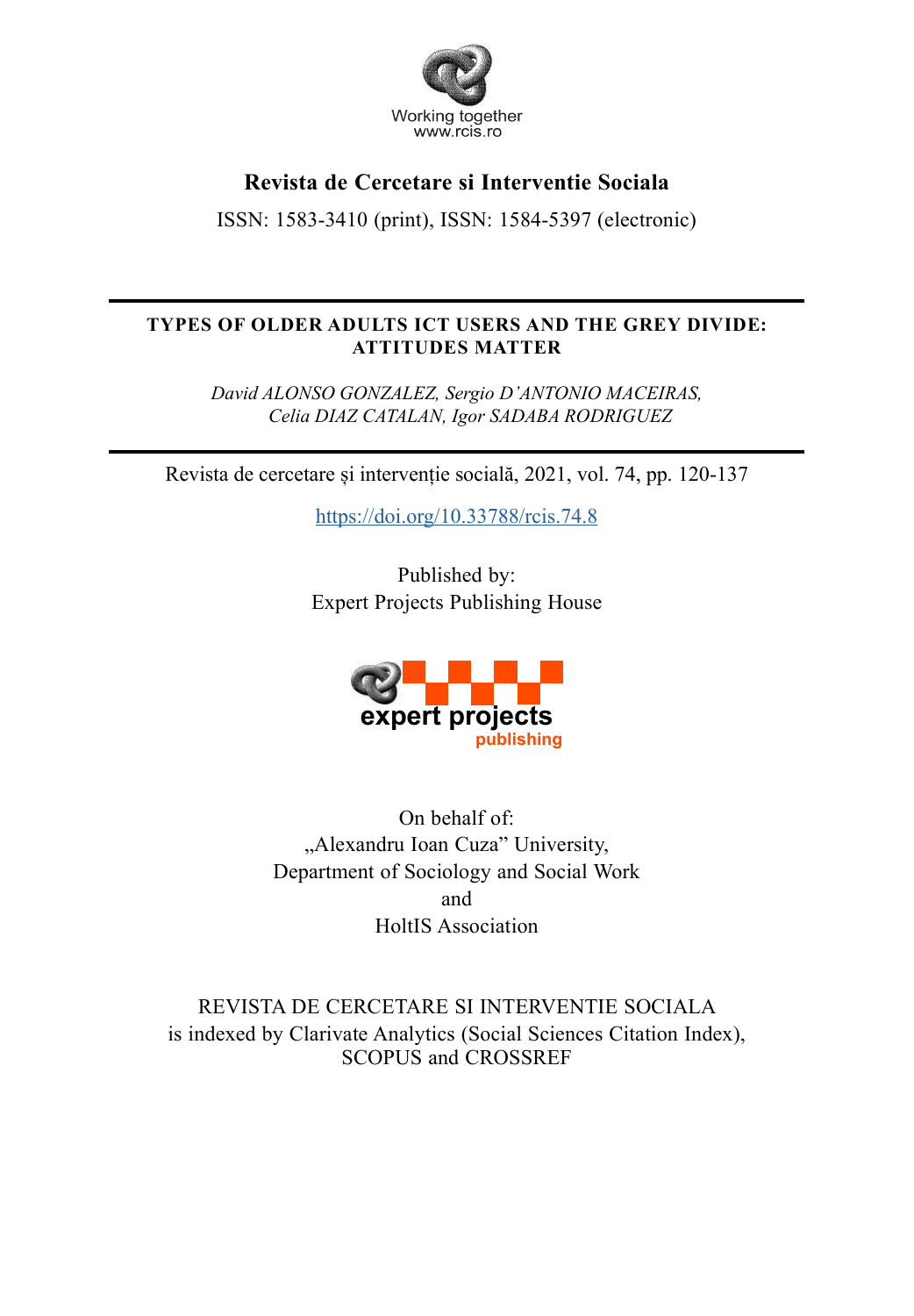# **Types of Older Adults ICT Users and the Grey Divide: Attitudes Matter**

David ALONSO GONZALEZ<sup>1</sup>, Sergio D'ANTONIO MACEIRAS<sup>2</sup>, Celia DIAZ CATALAN<sup>3</sup>, Igor SADABA RODRIGUEZ<sup>4</sup>

## **Abstract**

In a context where the proportion of older people increases, research related to active aging and digital technologies has generated a wide debate and numerous investigations aiming to implement new public policies. Usually these are based more on "classic" gaps than on the so-called "grey divide", which focuses on perceptions and attitudes. To capture this dimension, a questionnaire was designed on uses, learning, and ethical, motivational and attitudinal aspects. A field work was carried out aimed at the population of the Autonomous Community of Madrid between 65 and 80 years old, with quotas of age and sex, with a total of 785 cases, with a sampling error of  $3.5\%$  for a p=95%. The results indicate that, given the specific uses made by the elderly, they are marked by the ubiquity of the cell phone, which is basically used to communicate, to alleviate loneliness and to stay active. Thus, through a cluster analysis we have been able to elaborate a typology of users according to attitudes and perceptions (grey divide) allowing us to better characterize the levels of technological adoption in a wider set of factors.

*Keywords:* active aging, grey divide, attitudes; perceptions, technological and digital divide.

<sup>&</sup>lt;sup>1</sup> Universidad Complutense de Madrid, Madrid, SPAIN. E-mail: dalonso@ucm.es

<sup>2</sup> Universidad Politécnica de Madrid, Madrid, SPAIN. E-mail: sergio.dantonio@upm.es

<sup>3</sup> Universidad Complutense de Madrid, Madrid, SPAIN. E-mail: celdiaz@ucm.es

<sup>4</sup> Universidad Complutense de Madrid, Madrid, SPAIN. E-mail: igor.sadaba@cps.ucm.es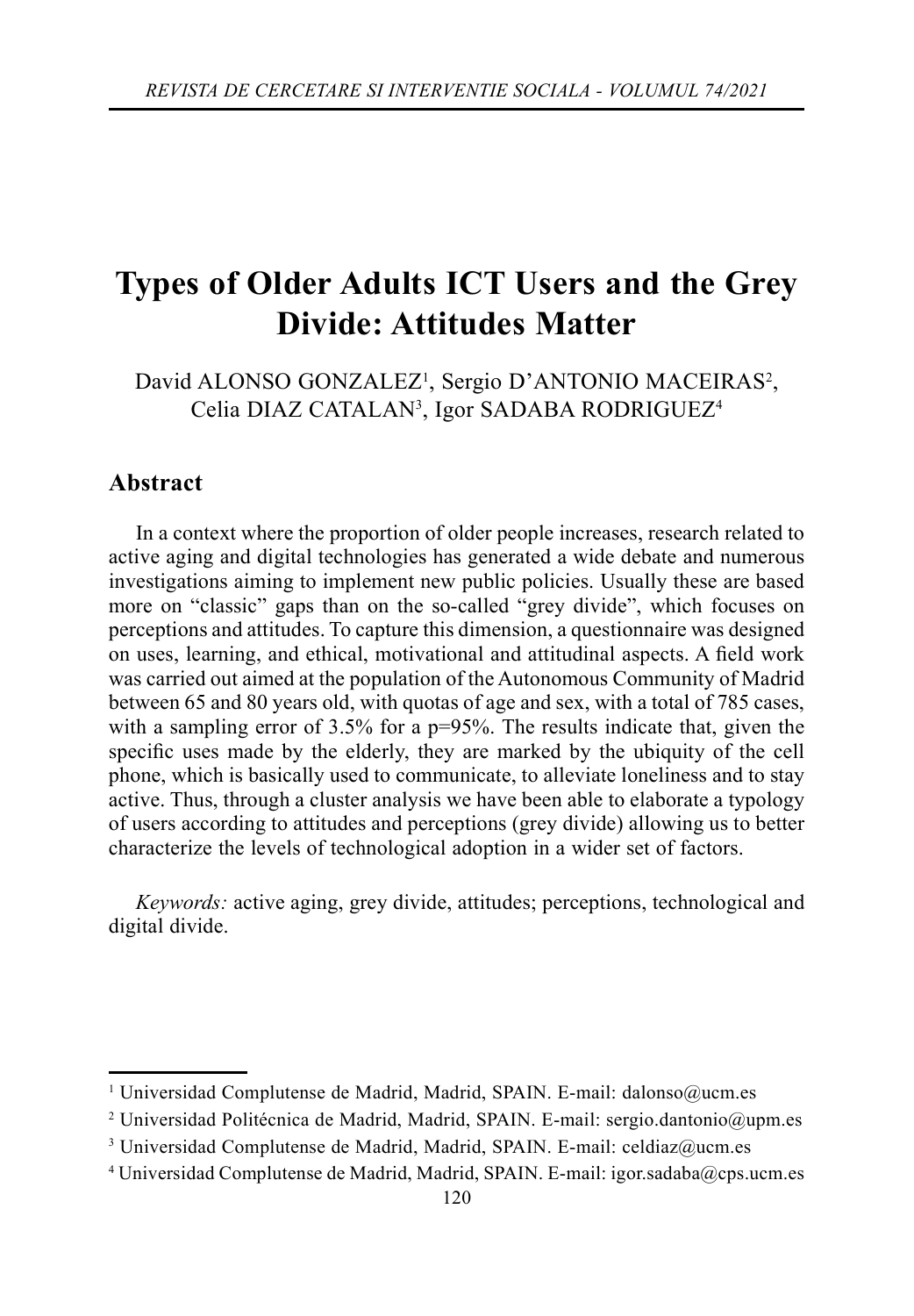## **Introduction**

Research on active aging and digital technologies has generated extensive debate and research in recent times (Koh, 2016; Sixsmith & Gutman, 2013). It seems that ICT can help manage the growing demographic aging present in many countries by facilitating innovations in public policy interventions and design (Loureiro  $\&$  Barbas, 2014). However, inequalities and difficulties in access and use of technical devices as well as their potentials have marked in many cases the agenda of social intervention. Active aging programs are completely dependent on the relationship of the elderly with the socio-technical environment and even more so today, marked by social distancing (Hacker *et al.*, 2020, Boulton *et al.*, 2020). It is usually considered that the elderly, despite having managed to handle technologies and having obtained certain technical skills, make a somewhat special use of digital communication, lacking as much predisposition or skills as the young (Hunsaker  $& Hargittai, 2018$ ). That is, they make a different adoption and gradual appropriation of current technologies compared to other population groups. This difference or inequality with the remaining population has been called the "grey divide" (Friemel, 2016; Quan-Haase *et al.*, 2018) as different to the classic digital divide. The digital divide, today, depends on other factors such as educational level, professional career and access to work, in addition to cultural level and social and family background (Arias, Lirio, Alonso & Herranz, 2018)

It is considered that even though the resources and knowledge available have increased, attitudes of certain resistance and disinterest in the use of technology and the possible empowerment it produces predominate within this group of elders (Knowles & Hanson, 2018). The debates on the final causes of this gap do not cease to be an interesting space of theoretical and practical discussion for social sciences and social policies.

Therefore, it is very pertinent to analyze the uses and attitudes of older populations to assess the types of existing users and the potential of possible technological innovations for active aging. As a result, it is possible to identify the characteristics of the populations most and least receptive to this type of program. This research seeks to address what are the different types of older users of technology and where are the barriers to such use. Far from thinking about classic inhibiting factors of the digital gap - focused on material or economic resources - we will focus precisely on the distances produced in the grey divide by fears, distrust, mistrust and perceptions. Recently, the more accurate models on the digital divide just give a lot of importance to those variables (Ragnedda, 2017; Ragnedda & Muschert, 2017; van Dijk, 2012, 2014). In our case, we focus on the self-perceptions of the elderly as users, how they identify themselves and what confidence they have in ICT. The reason is that we think they are a relevant key to the understanding of the use they make of technology. Although positive attitudes are always greater than negative ones (Mitzner *et al.*, 2010, Sánchez-Valle, M., Abad, M. V., & Llorente-Barroso, C., 2017), denying the image of the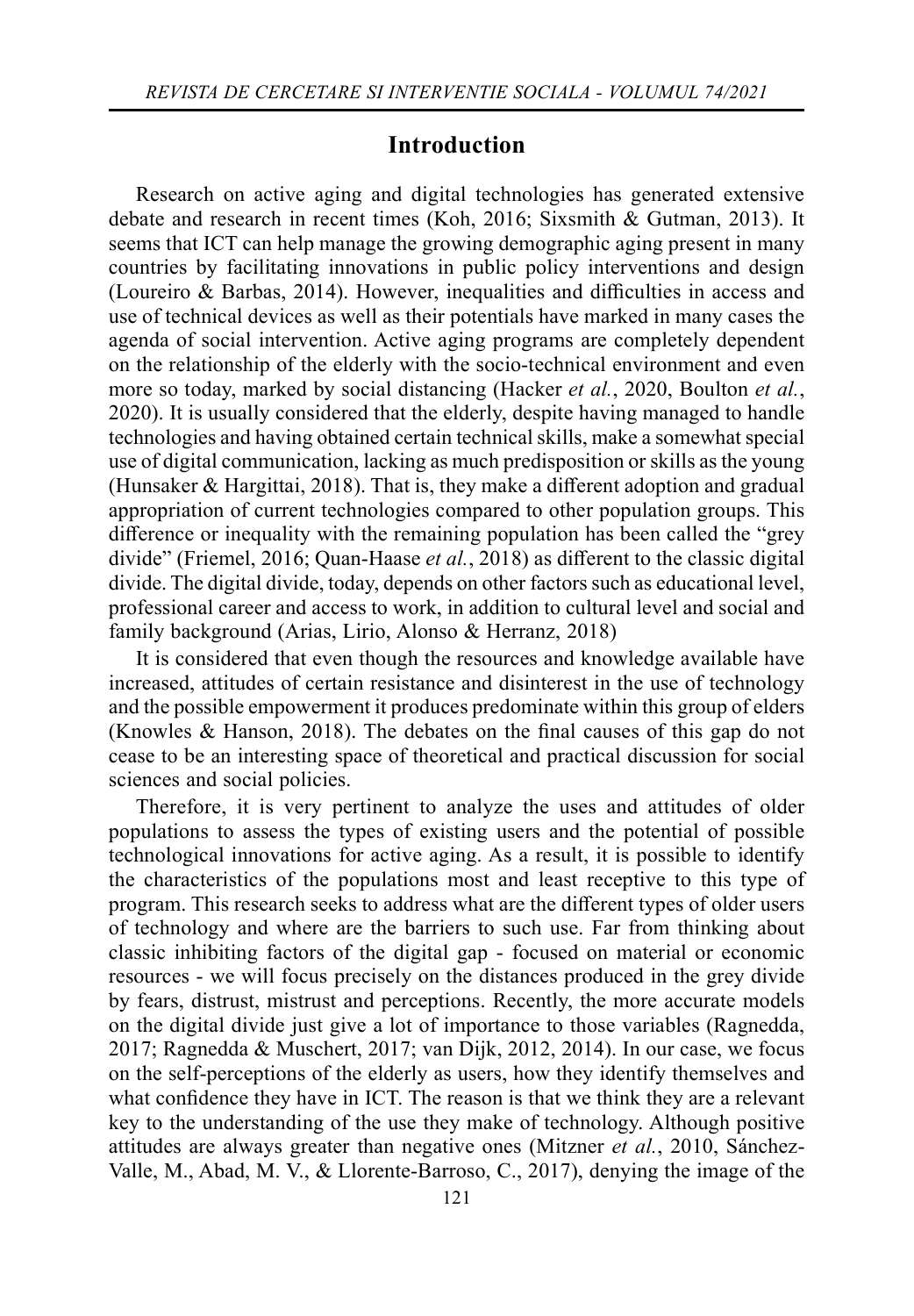older technophobes, there are still self-perceptions that limit the commonest or unbiased use. In other words, how elderly people represent themselves socially limits technological practice in a world where the stigma towards aging persists. In fact, what is interesting from previous studies is that in addition to being able to observe a very varied typology of elderly's attitudes towards technology those are very dependent on certain types of applications and very little on others (Quan-Haase *et al.*, 2018). That is, the question is not the lack of use of the digital but the selective and partial use. In addition, the elderly are constantly comparing themselves with technologically adapted younger generations that weigh down and conditions their own learning (Quan-Haase *et al.*, 2018).

Even more, because of these representations that oppose the young as "digital natives" against the elderly as "digital immigrants" (Prensky, 2001), not always there is a real picture of what is happening now. Nor do we have a real account of the transformations that are taking place in this dynamic field.

This article presents a research carried out in Spain in 2018 where we try to study empirically the phenomenon. For that, it was required to elaborate a survey oriented only to the population over 65 years old (while the National Institute of Statistics or Eurostat reaches the whole population spectrum and age range). In addition, a sufficiently high sample size  $(N=785)$  has been achieved (comparing with other previous research) and questions have been designed to investigate directly these topics. At least in Spain, previous studies usually have been based on secondary data from the National Institute of Statistics, whose methodology shows serious limitations: changing questions, many topics are addressed at once, questions aimed at all ages and not specific to older people, among some difficulties (Colombo *et al.*, 2015; Román-García *et al.*, 2016). What was relevant, therefore, was to design a survey study with a sufficiently large sample covering a wide range of ages and situations, and where the questionnaire questions were directed at addressing this issue. Likewise, the survey was complemented with a series of in-depth interviews to obtain extra information.

## **Literature review**

In recent decades there has been a process of widespread access to and use of digital technologies accompanied often by an uncritical view that they contribute to human well-being and development (DiMaggio *et al.*, 2004; Selwyn, 2016). This extension, as noted in the literature on digital divides, has been uneven across geographical areas, but also among people based on their gender, age, economic or educational level (OECD, 2001; Pick & Sarkar, 2016). On the other hand, and perhaps more relevant now for Western contexts, different modes of use and appropriation of technologies are produced, depending on previous socioeconomic inequalities (van Dijk, 2012). As a consequence, a new dynamic of inequality is produced since these forms of appropriation condition and regulate opportunities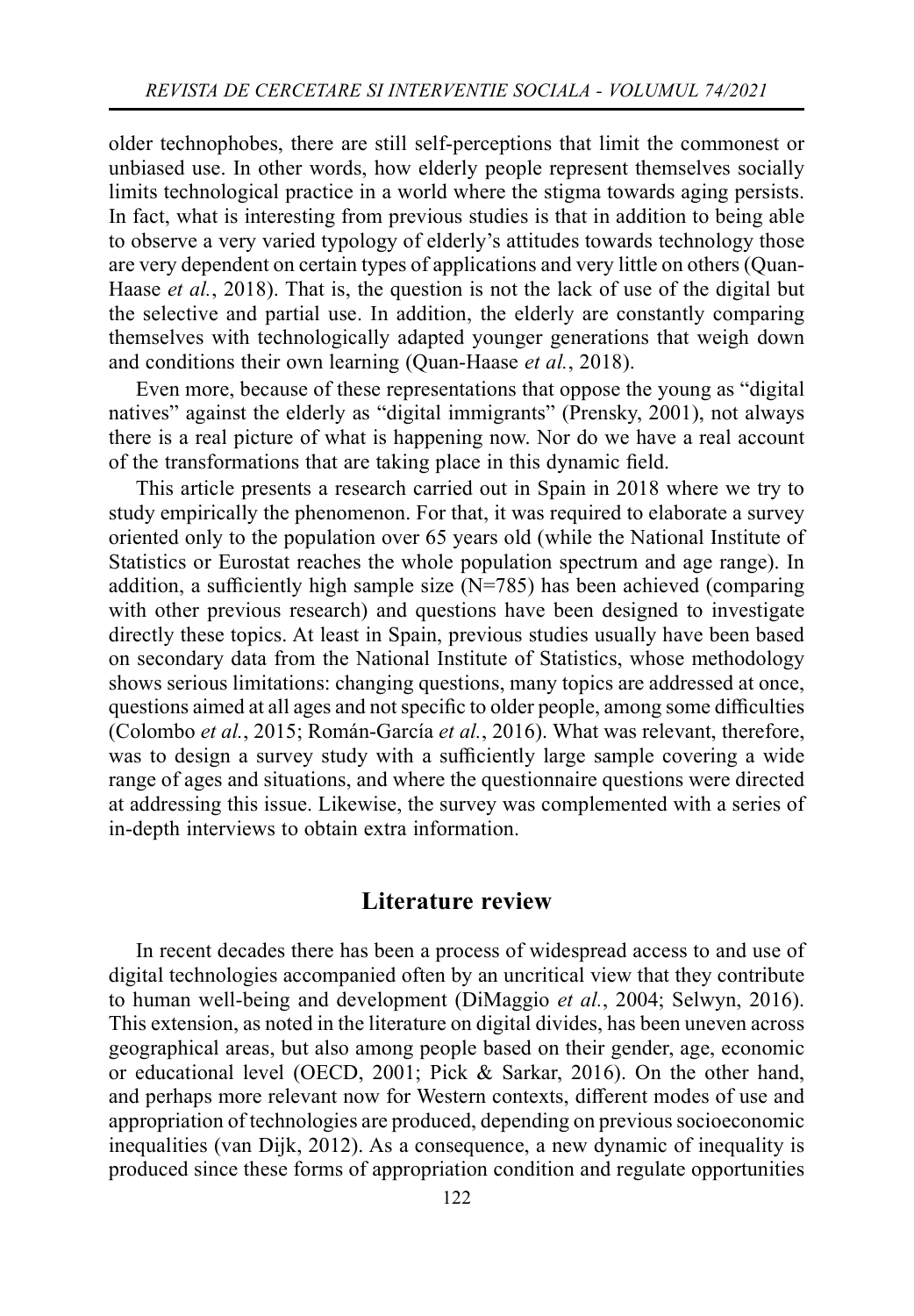and lifestyles (van Dijk, 2014). In these terms, the notion of the "grey divide" was coined (Millward, 2003) as the asymmetry affecting older people on their access to and use of technology. Today, however, many authors question if differences in age are the main causes of these gaps (Van Deursen & Helsper, 2015; Neves *et al.*, 2018) or whether each age group should be treated homogeneously. Bergström (2017) differentiates the elderly into two groups, pointing out an important difference to the detriment of the oldest, but adds that, along with age, educational level is a very influential factor. A review of the factors that condition technology adoption can be seen in Hustad *et al.* (2019).

Other authors emphasize precisely that elderly are not a unique population group (Rivoir, 2019), but that their diverse life paths have led them to different modes of relationship with digital technologies. Quan-Haase, *et al.* (2018) propose a typology of older users based on two variables: skills in use and the number of online activities they perform, resulting in six different types or profiles. The most important achievement of this work is that the association between skills and connection is not linear, but more complex relationships are manifested. In addition, the incidence of age in the digital gaps loses importance over time, mainly due to the incorporation of people who have already integrated digital technologies in their professions or in more favorable circumstances to the group of elders.

The effects of the appropriation of digital technologies can present an advantage. Chen & Schulz (2016) highlight that, in the case of rural areas where the elderly have lower educational levels, they consider the use of the cell phone as a personal achievement that improves their perception of independence and happiness. In this line, Quan-Haase *et al.* (2018) try to demolish the myths of the gray gap by warning that older people want to be connected and would like to develop new digital skills, but sometimes feel overwhelmed. For all these reasons, several initiatives are being developed to include this group, considering it a source of advantages in their quality of life. The technological connection using the smartphone provides the elderly with an instrumental support that facilitates emotional support (Hsu  $\&$ Chang, 2015). And its use is related to a greater perception of well-being in the case of the elderly in China (Chai & Kalyal, 2019).

However, not all elders have similar attitudes about digital technologies (Fox & Connolly, 2018). In some cases, reasons for not using digital technologies are related to the handling of discourses in line with technological determinism, with cyber-pessimistic positions that point out that ICTs have caused the increase of loneliness and the end of the community (Kania-Lundholm, 2019). The study of the perceptions, assessments and representations of technology can provide us with suggestive clues and working hypotheses about these issues.

In the line of negative attributions to technologies, we find that the elderly have seen their relationships with younger people altered by cell phones, since they continually check their devices, making them feel a decrease in intimacy and satisfaction in communication (Kadylak *et al.*, 2018). Without getting into the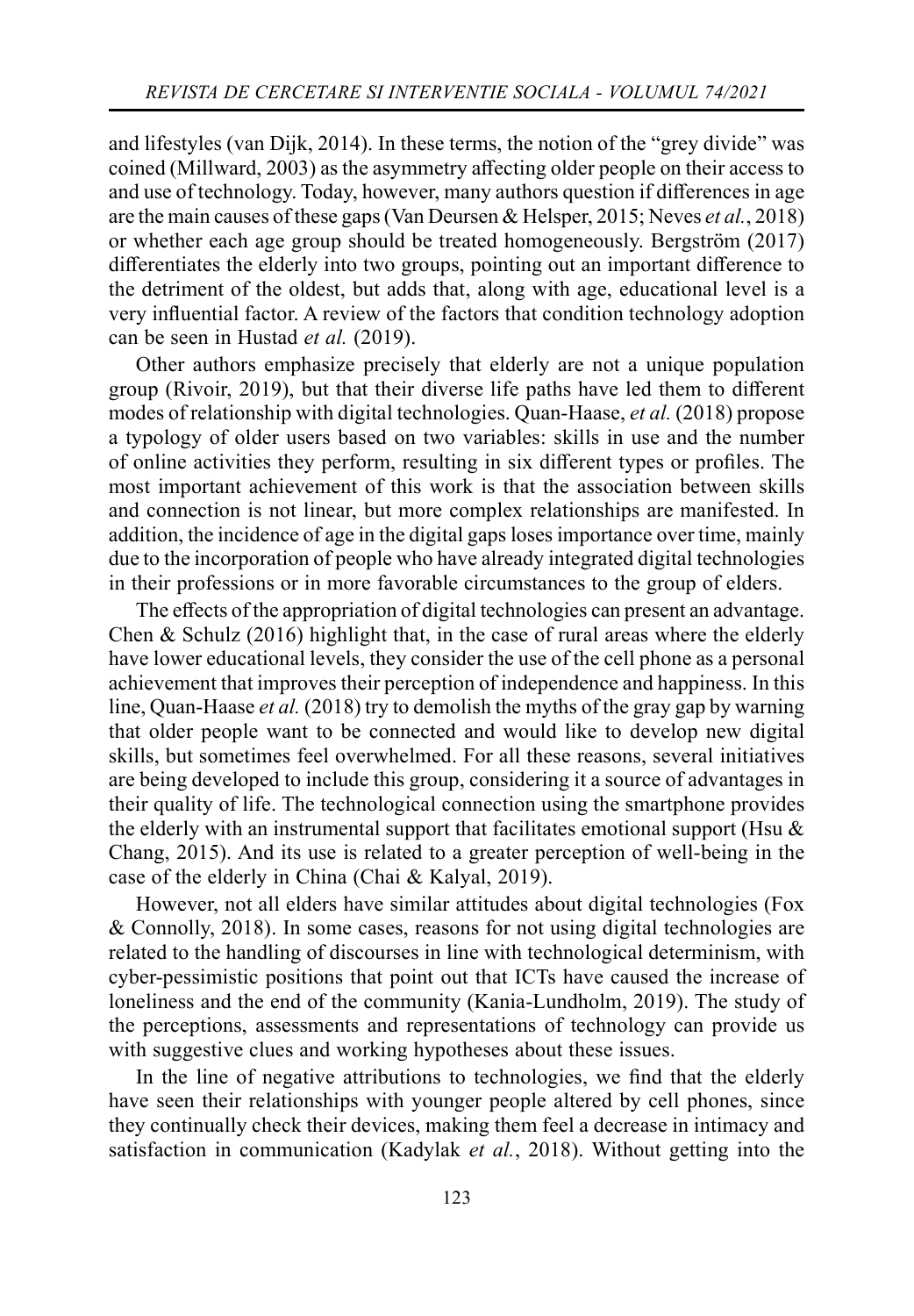changes in social interactions, the fear for computers plays a fundamental role in the use of digital technologies (Chen & Chan, 2014; Niehaves & Plattfaut, 2014). For many older people, these are stressful, not only because of the difficulty in learning, but also because of the anxiety for failing when they are most needed (Cotten *et al.*, 2016).

Lack of interest in technologies are intertwined with lack of technological skills (Millward, 2003). This relationship between perceived utility and use is evidenced in many works based on the application of models of senior technology adoption (de Veer *et al.*, 2015; Kadylak *et al.*, 2016; Peek *et al.*, 2014). Although the use of ICT is believed to bring benefits, a negative perception of aging leads to lower adoption of digital technologies (McDonough, 2016). In these cases, older people find age-related excuses for not using ICT, such as poor mobility or poor vision (Castleton *et al.*, 2020). Women are more influenced by this negative perception, while men are more affected by experiences of age discrimination (Choi *et al.*, 2020). Caspi *et al.*(2019) warn of the danger of older people using digital technologies, as they can shift their own perceptions by assuming stereotypes such as technologies are not for older people, even if performance is not bad. However, when there is an adaptation of applications such as social networks to daily routines, self-perception of the elderly, especially with regard to their social relationships, improves (Cornejo *et al.*, 2013). The positive relationship between Internet use and self-perception is found in other works that observe a greater life satisfaction, in general (e.g.: Lam & Lam, 2009; Lelkes, 2013)

## **Methodology**

This research is based on the use of a quantitative methodology through a telephone survey in order to have access to the entire elderly population of the Community of Madrid (city and 15 other municipalities, covering urban and rural areas), avoiding geographical displacement and reducing the economic and temporal cost (Wright, 2005). In exchange, we are aware of the possible loss of quality of some responses due to the non-presence of the pollster. Nevertheless, this technique and this type of study are frequent and have been carried out previously at the national level, although with smaller samples (Román-García *et al.*, 2016).

In the Spanish context, the majority of previous studies carry out secondary data exploitation from official sources, such as the "Survey on equipment and use of information and communication technologies in homes" of the National Institute of Statistics (INE). These data refer to Internet access and devices and the uses made of them, but does not contain information about attitudes and perceptions of the elderly. On the other hand, there are studies with tailored questionnaires, but usually directed at people attending support programs for the use of the Internet, and therefore do not include the general population (Abad-Alcalá, 2014; Peral-Peral *et al.*, 2015; Tirado-Morueta *et al.*, 2020).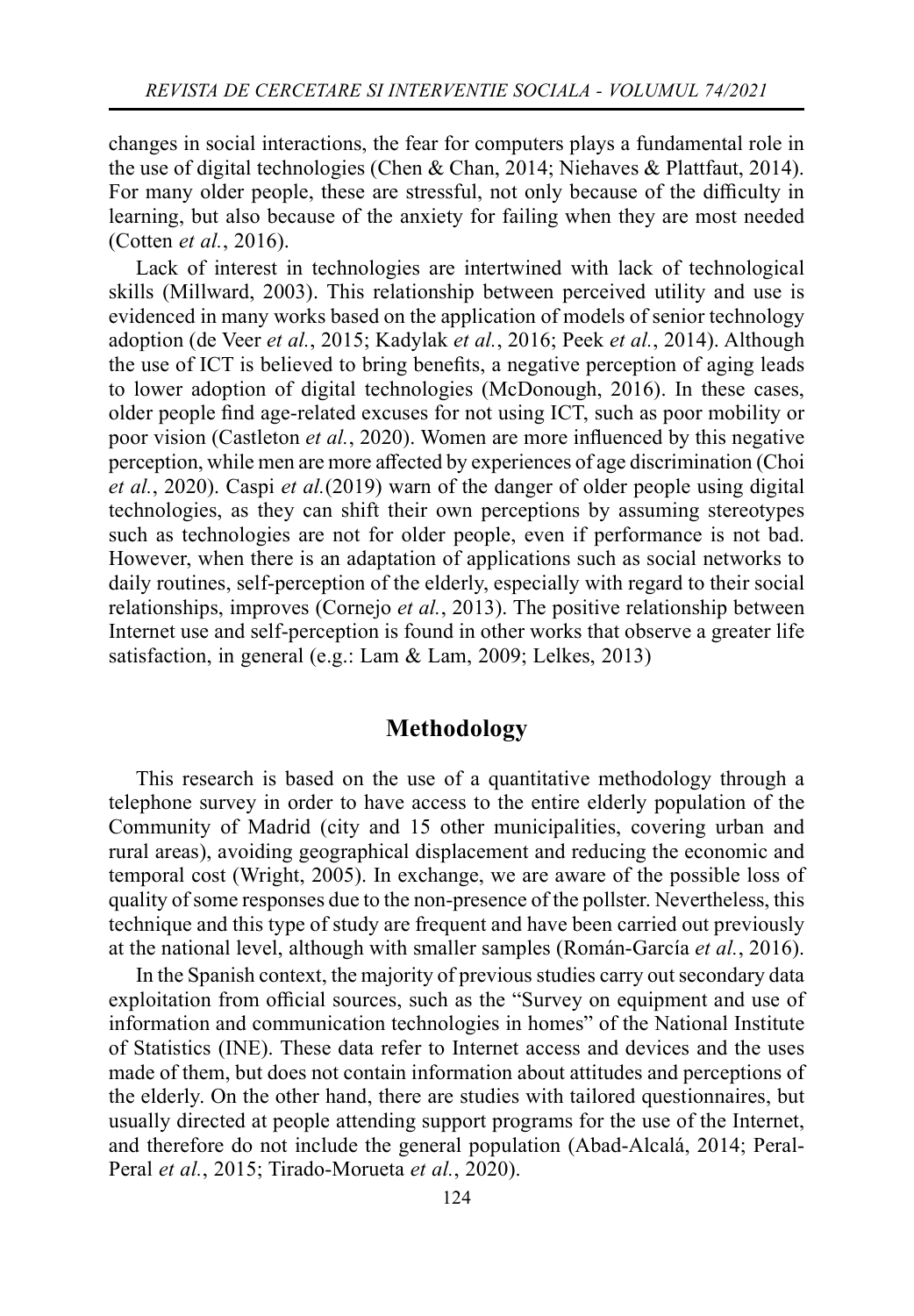In our case, the questionnaire was designed using as reference several surveys of national scope from official statistical sources, such as the aforementioned "Survey on equipment and use of information and communication technologies in homes" (INE, 2002-2018) and the studies of the Center for Sociological Research CIS 3128 (February 2016) and 3131 (March 2016). The result was a pre-coded questionnaire of 4 blocks and 17 questions, some with multiple answers or multiple sub-questions. The dimensions studied are: 1) the context of use; 2) training and learning; 3) uses of digital technologies and 4) ethical aspects, motivations and attitudes, in addition to questions of socio-demographic classification. After obtaining the data matrix, analyses were carried out with the computer program SPSS v22 and with the free software R v3.3.2 and v3.5.2.

The field work was carried out by telephone from March 26th to 28th, 2018 and was addressed to the population between 65 and 80 years old of the Autonomous Community of Madrid (Total population between 60 and 79 years old: 1,185,535). A sample of 785 cases was obtained with quotas of age (65-69 years 38.6%, 70-74 years 32.7% and over 75 years 28.75) and sex (56% women and 44% men) with a sampling error for a confidence level of 95%, was 3.5%.

Finally, it should be added that, although the study focuses on the population of Madrid, given that Spain is a country in which aging is particularly high (the percentage of the population over 65 grew 2.8 points between 2008 and 2018 according to Eurostat) and 19.1% of the population is over 65, we believe that the results may be relevant. Not necessarily to generalize, but to consider factors that may be similar in other countries with similar habitats to those of the province of Madrid, predominantly urban and with a rural population close to the core of the capital.

## **Results**

First, we proceed to briefly describe some of the most relevant results found through univariate statistical analysis. This will serve to give us a general idea of the way in which the older population approaches and appropriates digital technologies. Later, in the next section, the data derived from the survey will be used to elaborate a typology of users through clusters and factorials.

#### *Devices and uses*

The device most used by the largest respondents, by far the most, is the cell phone; more than 80% use it daily. In comparison, the use of computers is very limited: only 24.3% use laptops and 14.3% use desktops. Tablets are other frequently used device, even though 70.3% of the participants claim never to use it. As for connections, it is clear that most do so through private services. More than half, 54.3% already use a home connection (ADSL, fiber, etc.) and a slightly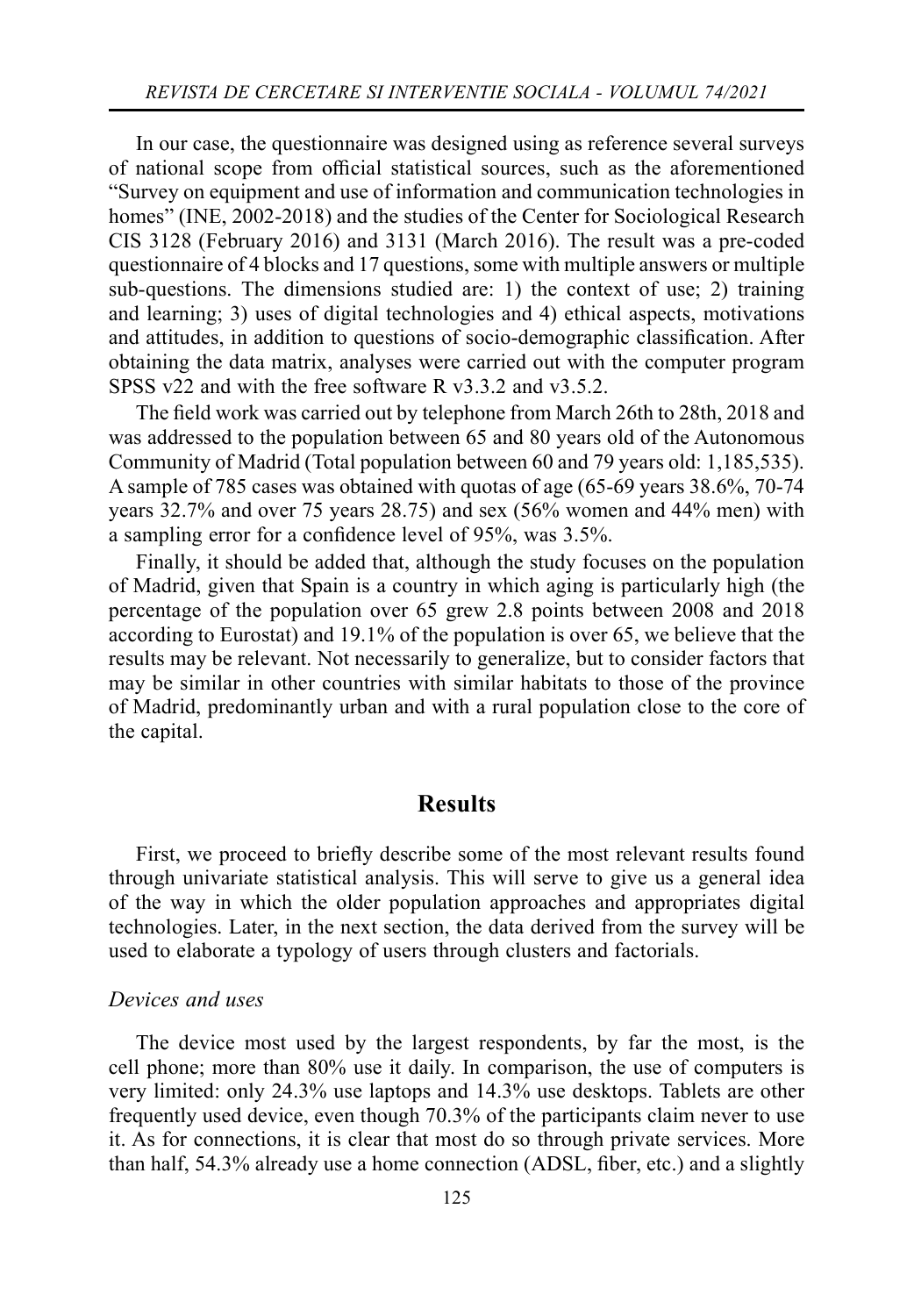higher percentage (59.6%) usually connect with their cell phone. These data show that the older ones already follow the general guidelines and trends of mobile connection (Yang & Lin, 2019) leaving other devices in the background.

With regard to knowledge of the different types of applications, Table 1 shows that the best known are Whatsapp and those related to communication and entertainment. In contrast, there are a number of other elements that are unknown to most.

| Type of APP                           | %    |              |
|---------------------------------------|------|--------------|
| Office Software                       | 50.3 | Most unknown |
| l Health                              | 47.4 |              |
| Shopping and banking                  | 37.8 |              |
| Mobility (maps, transportation, etc.) | 38.6 |              |
| Virtual social networks               | 35.2 |              |
| Multimedia                            | 34.4 |              |
| Games                                 | 33.6 |              |
| l E-mail                              | 29.3 |              |
| Whatsapp and/or messaging             | 9.4  | Less unknown |

*Table 1.* Most unknown applications

The set of applications that they do not know allows them to glimpse a typology of uses that will gradually take shape, mainly around communication and changes in forms of communication. An example of these changes is the lack of knowledge of e-mail, a technology that can be considered "old" and of relatively professional use, by 29.3% of the sample; and the fact that 72.2% frequently use messaging applications such as Whatsapp. Continuing with the previous pattern, communication is the most frequent use, but it refers to communication with acquaintances and family members (43.8%). Other uses that stand out in the category of daily use are Reading news, newspapers or journalistic information (25.5%) and searching for and obtaining information on topics of interest (19.1%). The functions that cover these applications occasionally, in the case of being used are Leisure and Entertainment (27.1%), Restoring contact with people (18.1%), and carrying out administrative procedures (13.9%).

In reference to training and knowledge acquisition, such as computer learning, for example, there are many participants who point out self-learning as the main learning method (73.8%) as opposed to courses (44.7%). In addition, there is also a high proportion of older people who have been trained with the help of their relatives (37.9%) or friends (17.5%). In general, there is a high degree of disagreement with the need for more training courses (56.7% against and 12%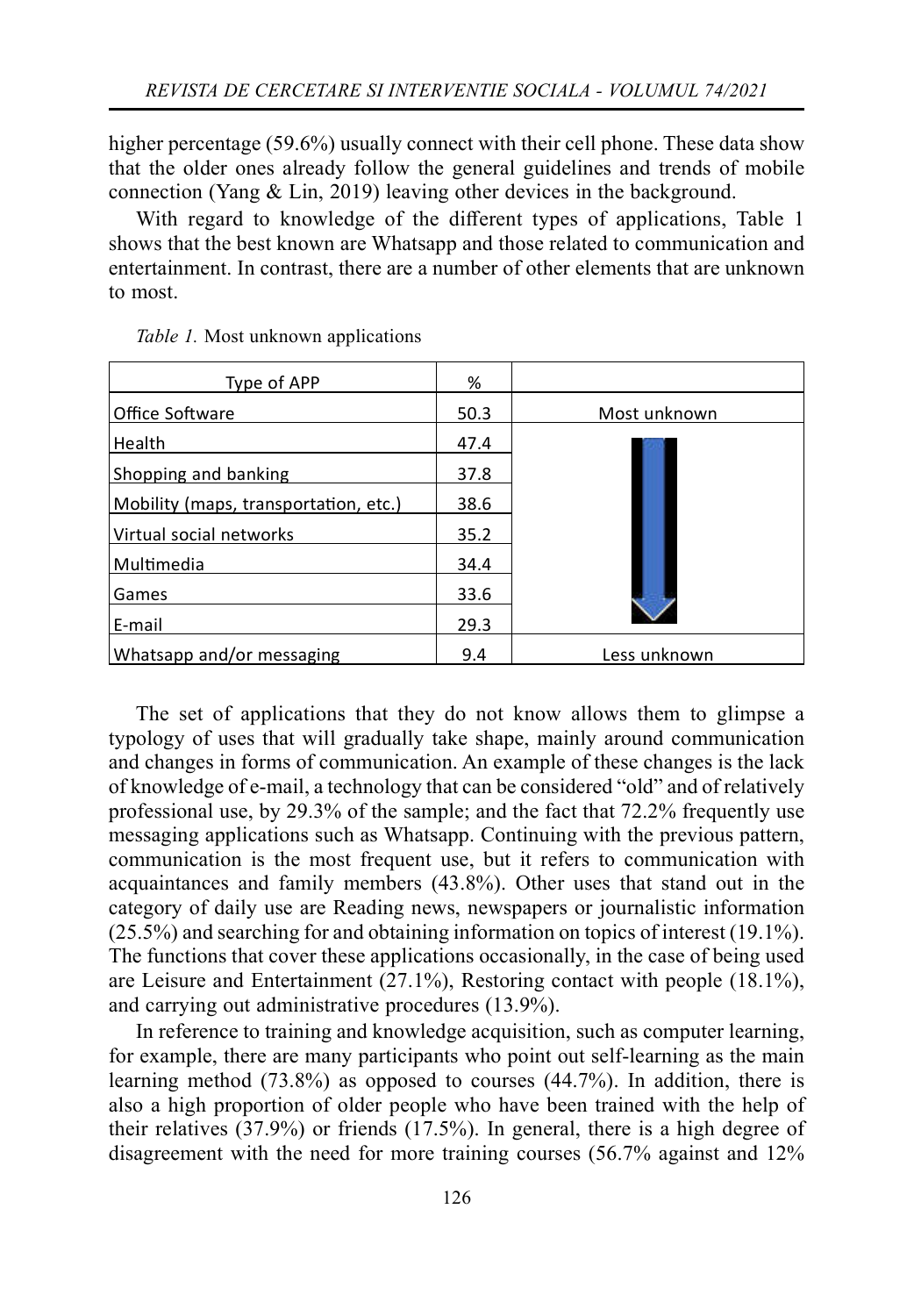in favor), an option that is not perceived as desirable or necessary. Nor is the relevance of learning more tools clear (48.9% disagree despite 22% agreeing). On the other hand, the idea of using the devices with family or close friends does produce greater security and acceptance.

In other words, what could emerge from the analysis so far is that despite having an Internet connection at home, cell phones are most used devices; that the main use is to communicate with people, specifically with close people, and although in a lesser extent, to get information about their interests and news. And that within this area, there is a certain need for training or informal and family/friendly and close accompaniment with detriment of formal and informal learning.

#### *Perceptions of ICT*

The field of assessments and perceptions interested us particularly. There is a clear tendency to value positively a series of benefits provided using ICT: updating, closeness to other generations, less isolation, obtaining information, continuity of learning, self-knowledge, intellectual activity and security, etc. That is, many of the answers are close to the objectives expressed by the ideas of active aging and all these dimensions are recognized and chosen mostly as "Quite important". However, there is not the same degree of general agreement, being the most important 'avoiding isolation' and 'remaining intellectually active' and the less valued 'security' and 'obtaining information for well-being'. Figure 1 presents the items ordered by response rate for the option "Quite important".



*Figure 1.* Perceptions of ICT use benefits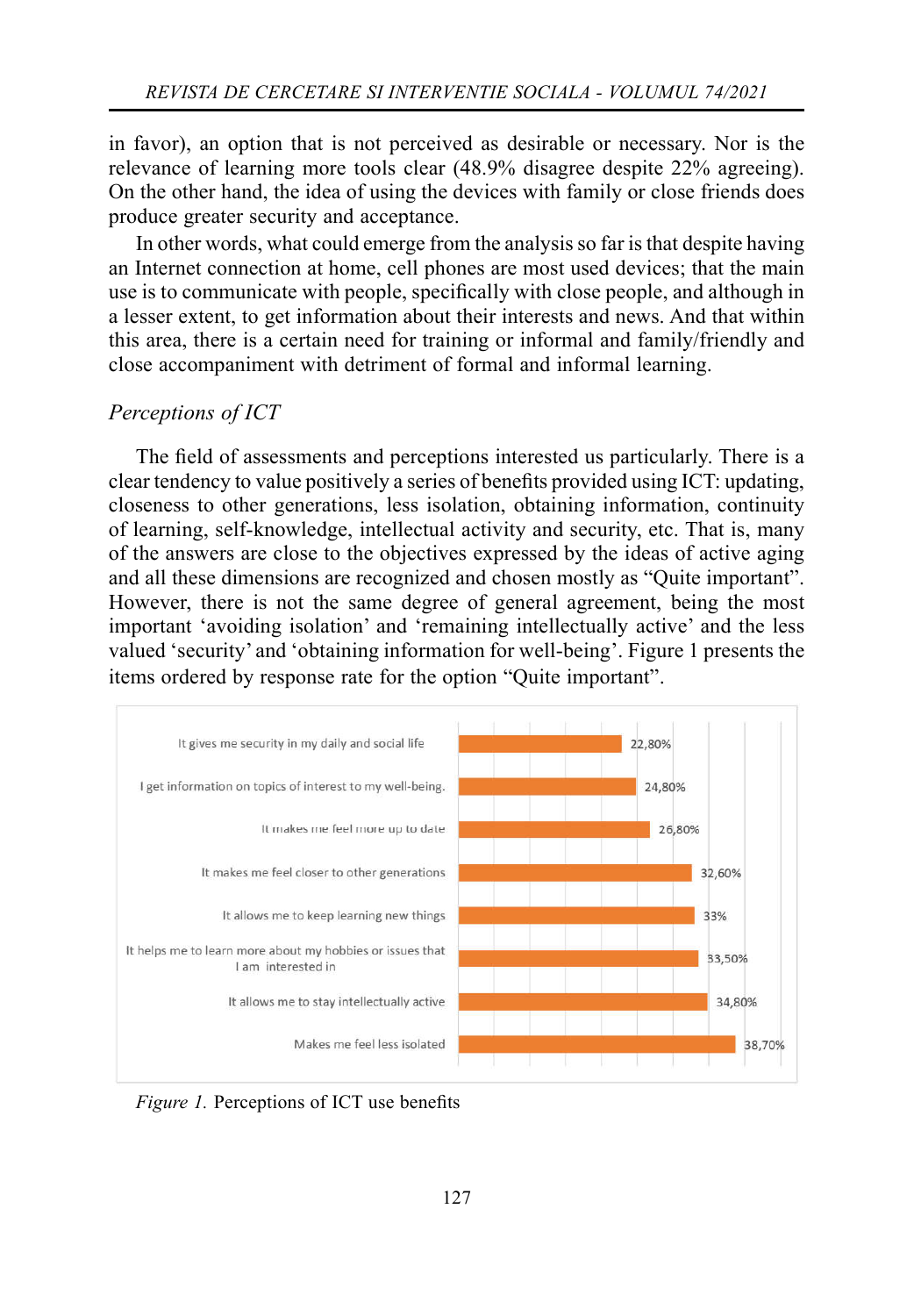In this way, the perceived benefits could be divided into two large groups. The first would be higher perceived benefits. In it, two dimensions stand out above the rest: 1) avoidance of isolation and linkage with other generations and 2) intellectual activity that involves learning and knowing. On the other hand, in the second group, security or well-being are not the main perceived as so beneficial. Although accepted as such, they are well below in preference (up to 16 percentage points). In this sense, there seems to be a somewhat instrumental perception of technology--serving to connect and learn-- but there is no strong appreciation of the concrete benefits related to one's life, nor is safety, the last of all perceived benefits, given high appreciation.

Finally, it is worth talking about security and issues directly related to fears and attitudes of distrust. A simple overview of the results shows that there is a rather unequal perception of safety in the use of technology between more classic activities (making calls and sending messages) and more recent or contemporary ones (using social networks or online shopping). In this gradient of perceived security there are several activities where the degree of security and insecurity is quite balanced.



*Figure 2.* Perceived security using ICT among older adults

Many of these results are consistent with some earlier studies in which the profile of older users is much more complex than previously considered; where (self)perceptions and attitudes modulate uses--or their absence--and digital practices (Gatti *et al.*, 2017; Urban, 2017).

#### *Clusters and profi les*

In order to deepen the analytical objectives, we opted to work with a battery of questions related to the self-perception that elders have about their use and activity. First, a two-stage cluster was designed to see the quality of the result and to have an idea of the quantity of clusters. The quality turned out to be sufficient and the best fit were in 3 clusters and. In fact, we consider this to be the configuration that provides the greatest explanatory potential. Therefore, we proceeded to group the cases using the K-Media method, forcing the creation of 3 clusters according to their "self-perception". *Table 2* shows the final characteristics of each group.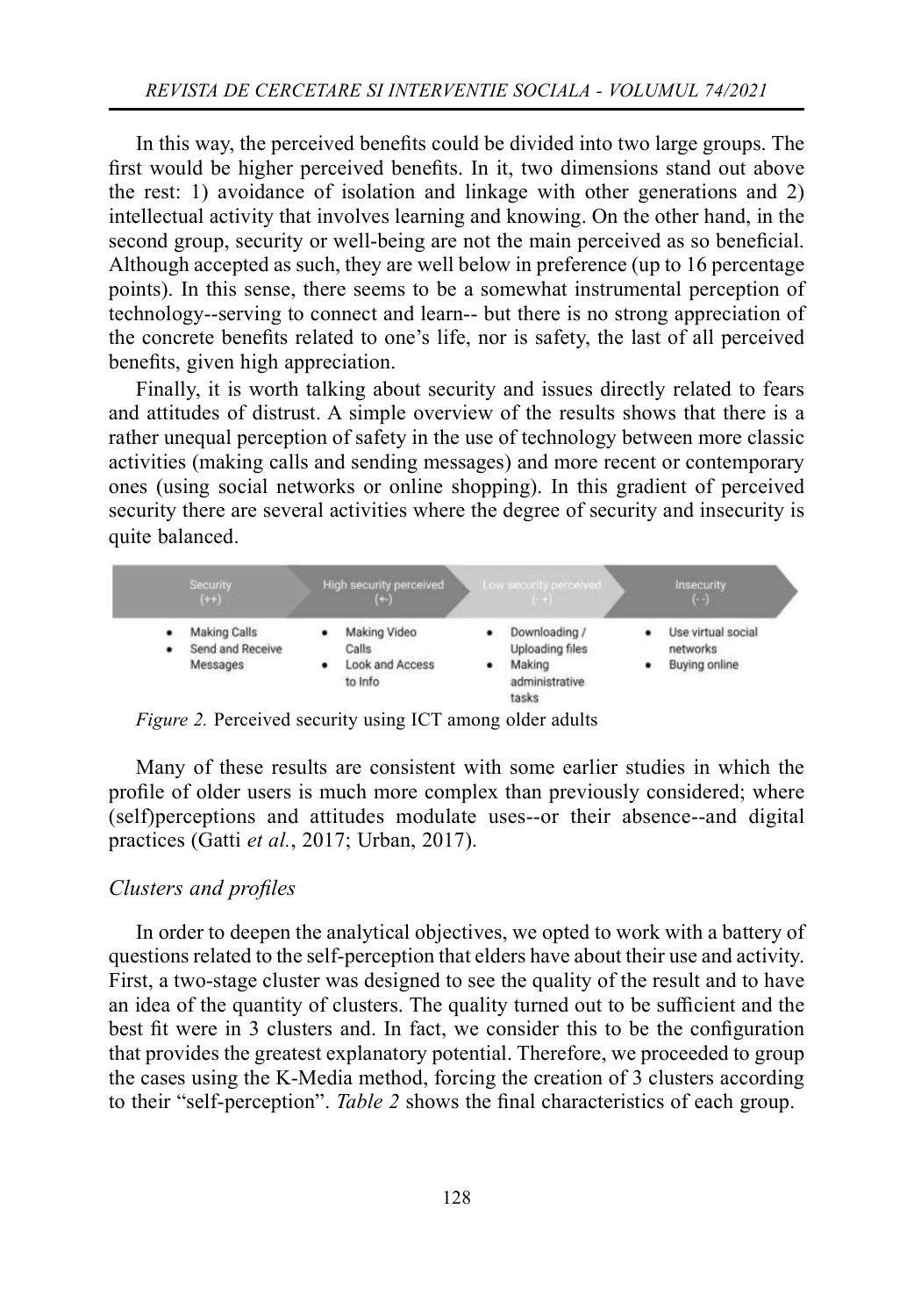| Rate from 1 to 5 the following aspects<br>related to your use of digital technologies | $(N=153)$ | $(N=272)$ | $(N=278)$ |
|---------------------------------------------------------------------------------------|-----------|-----------|-----------|
| Your Knowledge                                                                        |           |           |           |
| l Your Skills                                                                         |           |           |           |
| l Your interest or motivation                                                         |           |           |           |
| Your confort with them                                                                |           |           |           |
| Your general satisfaction                                                             |           |           |           |

*Table 2.* Final cluster centers

Depending on the results, cluster 1 group the users with the lowest selfperception in all items. Cluster 2, in the middle range, focuses on somewhat low scores in 'Knowledge, Skills and Interest/Motivation' (a 2) but somewhat higher scores in 'Comfort and Satisfaction' (a 3). And finally, Cluster 3, the users with the highest self-perceptions, has high scores (a 4) in all dimensions. We will now describe with more detail users of each of these self-perception clusters according to socio-demographic variables:

*Cluster 1: People with a "LOW self-perception" regarding their skills in the use of ICT*. The lowest of all profiles were are people mainly belonging the older age bracket (over 75 years), although 50% are from the other brackets, with a low level of education. They tend to live more alone, but mainly with other people from their family nucleus, but without a partner. That is, they are people without a partner who either live alone or with family members. Finally, the size of the household reflects this situation, although it is difficult to advance yet a precise characterization of this situation. Mainly they do not use the Internet, or they do so through ADSL and cell phones. Paradoxically, they are included into the profile of people who learned more than the others, to use the cell phone through courses, although in terms of learning all their values are below the average. Regarding the use of devices, practically the mobile is the only one they use, and to a much lesser extent than the other profiles. Desktop PC follows but as a very secondary feature. They are perfectly aware that they are not adequately trained (in an overwhelming majority), but they do not want to receive any more training in this regard. They are the most reluctant group to be trained or to learn. And they also do not feel safe when used with the younger generation/family members. Considering the type of uses, frequency and safety; all the people in this cluster are low-intensive users, who almost all do not perceive any benefit in the use of ICTs and feel unsafe in their use (when they use them, of course). In addition to low self-perception, these people hardly use ICTs and have the lowest contact with the younger generations.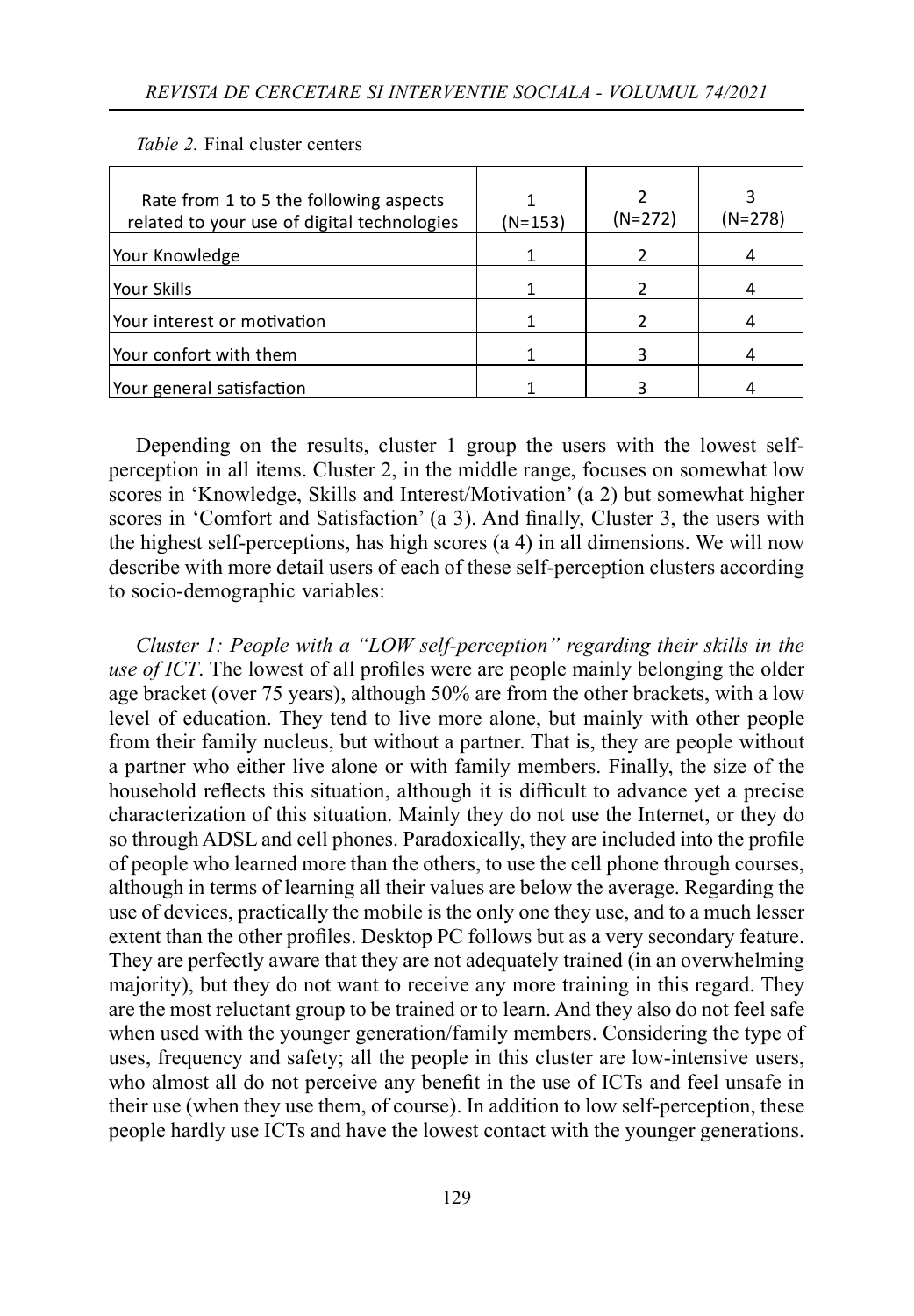*Cluster 2: "Comfortable, confident and more disinterested" people regarding their skills in the use of ICT*. In this profile, the "evolution" of the age variable is more clearly seen already, with 40% of people under 70 years of age, and if age increases, percentages decrease. Their educational level is average, concentrating on secondary education, with similar percentages of primary education and vocational training cycles. They live with their children and partners and in families that are more typically nuclear for their age (between 2 and 3 persons) to a greater extent than the previous group. In terms of housing variables, they are clearly in an intermediate situation between the solitude of the previous group and the greater family fabric of the next group. Regarding Internet access, practically all of them have Internet access, mainly through cell phones, followed by ADSL, although it is interesting to note that 8% use public networks. Focusing on selflearning, with respect to the cell phone, the composition of the family nucleus and their relationships is clearly seen, because they mainly learn through their children and other family members, followed by self-learning. It makes sense that there is an initial family learning and then they learn by themselves, counting on the support of their relatives when they need it. It is interesting that this same dynamic applies to the use of laptops, but there is a much greater presence of the courses. Intuitively, we could say that, depending on their educational level and family nucleus, they are people who learned to use the PC in their work life, and those who continue using it and learning do so mainly through their relatives/children. Regarding the uses, they practically use the cell phone and not the rest of the devices. And 93% uses it daily. Although 77% do not think they have adequate training in the use of ICT, only 22% would like to receive some form of training. Although a 28% would like to know more to get more out of ICT. And, just a 44% feel more secure when using them with other relatives, it is indifferent for a very relevant percentage (22%) and for a 26% it is not like that. Considering the type of use, frequency and security; they are mostly intensive users, although 35% of them are not. They continue to use it mainly to communicate, although 35% use it for more things. Regarding the benefits of ICTs, 51% think they have them while almost 49% see little benefit. In short, these percentages, which fluctuate a little around  $50\%$ , make  $60\%$  feel confident in the use of ICT, probably due to the characterization of being accompanied and having a relational network, as well as a higher education than in the previous case.

Cluster 3: People with a "HIGH self-perception" regarding their skills in the use of ICT. This is a profile under 70 years of age and with a higher education. 30% have college degrees and 81.2% have a secondary education or above. They live with their partner, or with their partner and children and all of them are independent (there is no one who lives "without a partner with other relatives") and the percentage of loneliness is also the lowest of all. This is reflected in the composition of the household, being the most nuclear of all around 2 and 3 people. Internet access rates are like those of younger populations, with 77% ADSL, 86%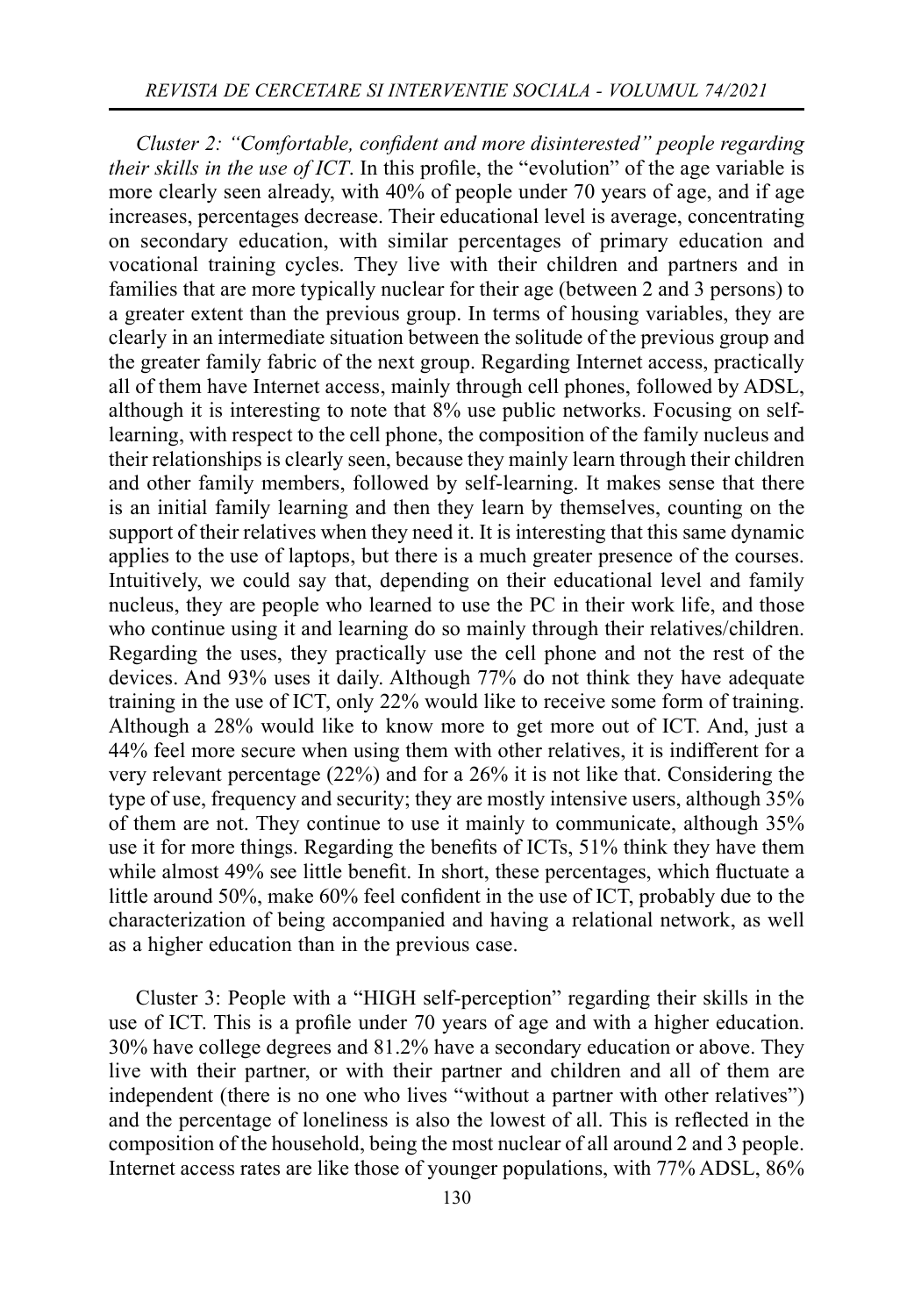mobile data and a very high 73% use of public Wifi networks. Regarding mobile learning, the subject matter of the courses is still minimal, and while a third of them learned with their children and/or other family members, the vast majority did so on their own. With respect to the PC, the previous dynamic of having learned through courses and, above all, self-learning, is accentuated. Regarding the use of the devices, the use of the mobile is constant, and although 45% never use the laptop, the other half uses it at least once per week, with more than 30% using it in a daily basis. Finally, the use of the TABLET happens for a similar percentage, 42, at least weekly %. Accordingly, most of them consider that they have adequate training with respect to ICTs. They would not like to receive training courses either, but they are the group most likely to receive them, while at the same time they would like to continue learning new uses to get more out of ICT. Finally, this is a profile of wider and more intensive users of ICTs, who use for a much wider range of purposes, just as most of them maintain that ICTs bring many benefits and feel secure in their use.

Based on this data, model profiles of each of the conglomerates were prepared in order to carry out in-depth interviews. As the following table shows, the ideal types of each of the clusters show very clear social situations (according to sociodemographic variables) in which gender, level of studies, living situation and size of the household, learning method, etc. are very significant.

|                                    | <b>CLUSTER 1</b>                                              | <b>CLUSTER 2</b>                             | <b>CLUSTER 3</b>               |
|------------------------------------|---------------------------------------------------------------|----------------------------------------------|--------------------------------|
| Sex                                | Woman                                                         | Both sex                                     | Man                            |
| Age                                | More than 75<br>vears                                         | $65-74$ years                                | 65-70 years                    |
| Educative Level                    | <b>Primary Education</b>                                      | Secondary Education                          | <b>Higher Education</b>        |
| Household Type                     | Alone / without<br>partner or with<br>other family<br>members | With a partner (with<br>or without children) | With a partner and<br>children |
| Household Size                     | $1 - 2$                                                       | $2 - 3$                                      | $2 - 5$                        |
| Internet<br>domestic<br>connection | No                                                            | Yes/No                                       | Yes                            |
| Habitat                            | <b>Rural and Urban</b>                                        | Mostly Urban                                 | Urban                          |

Table 3. Characterization of the final groups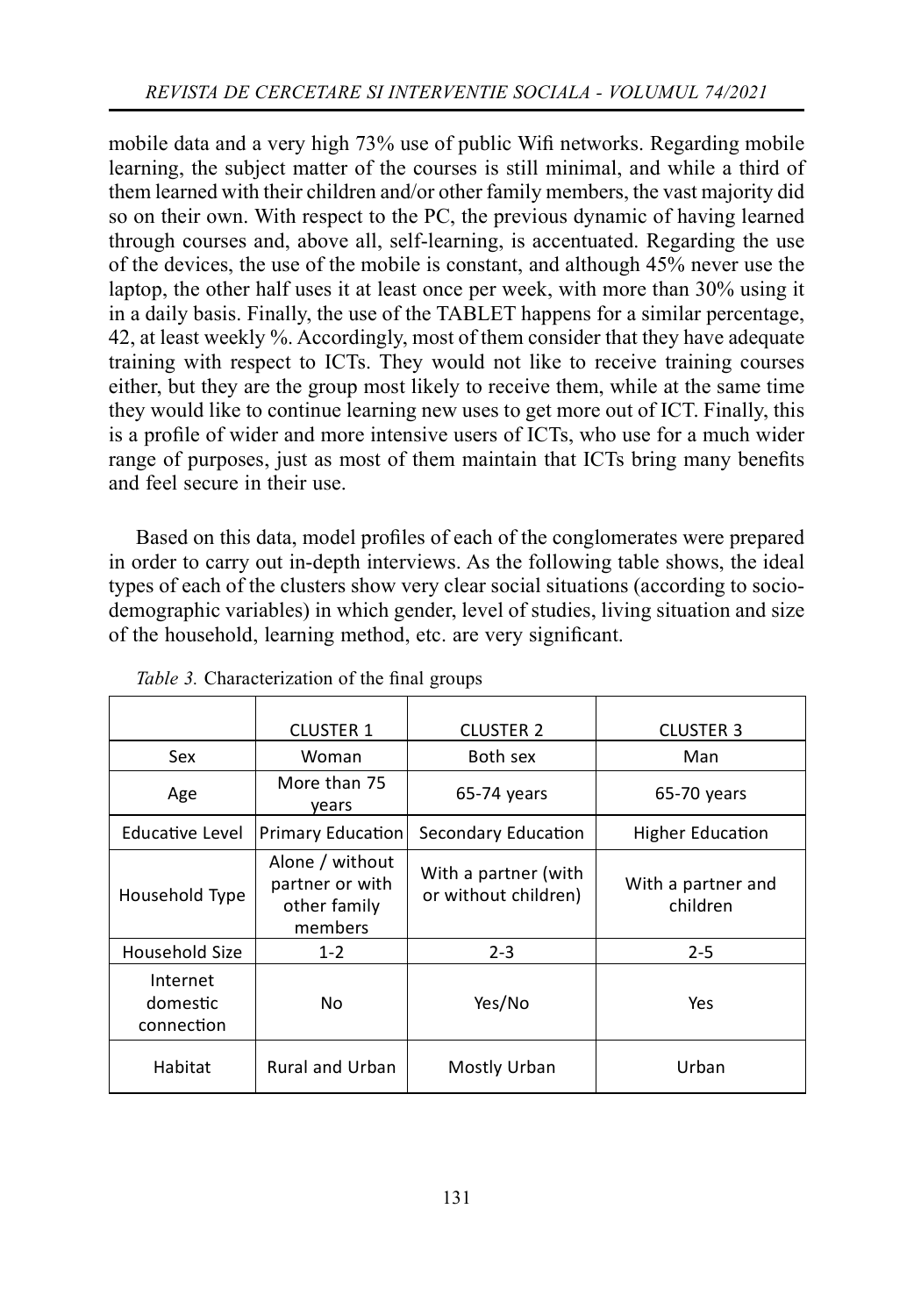## **Discussion**

Agreeing with what Gil-Juarez, Feliu & Vitores (2012) point out; it is very important informal experience with technologies as a critical factor in the development of technological skills, aptitudes, and interests. Therefore, studies such as ours, which focuses on the self-perceptions of older people, are of special interest. Life experience and the need to be in contact with other people is a factor that nowadays still contributes to the use and mastery of new technologies (Paz, García, Fernández & Maestre, 2016).

As Rivoir (2019) emphasize, the elderly are not a unique population group, and we need to have in mind their diverse life paths that make elderly have different modes of relationship with digital technologies. Educational level, professional career and access to work, in addition to cultural level and social and family background (Arias, Lirio, Alonso & Herranz, 2018) have a strong incidence in the appropriation and use of technology.

Our proposed typology presents some characteristics in common with those of Quan-Haase (2018) Maab (2011) and Birkland (2019). The first one is designed on the self-perception in the use of ICT and the variety of different activities they perform. The second is produced from the way in which the elders have apprehended ICT, the use they make and the meanings attributed. Three of them have in common that experiences with digital technologies in training and work environments are the main key to acquire a higher level of self-perception of use. Likewise, those who have less confidence in their use are also those who use them less and who are less connected to other generations. However, they contrast in their elaboration since both have been made from qualitative data with reduced samples in specific environments. The one presented in our work arises from a representative sample, with the additional advantage of generating more concrete profiles. Then, the significance of clear socio-demographic variables is observed, such as gender, or household size, which facilitates the orientation of active aging programs considering these features.

## **Conclusion**

There are few updated empirical studies regarding the self-perception of the elderly in the use of technologies. This study presents recent empirical contributions in which the importance of attitudes, self-perception and security issues, fears, distrusts, and variables are highlighted beyond socio-demographic features. It shows special interest in the importance of self-perceptions that correlate with the profiles of lower use.

The results show three distinct profiles for older population that can be used to guide ICT-mediated active aging programs. In this way, programs can be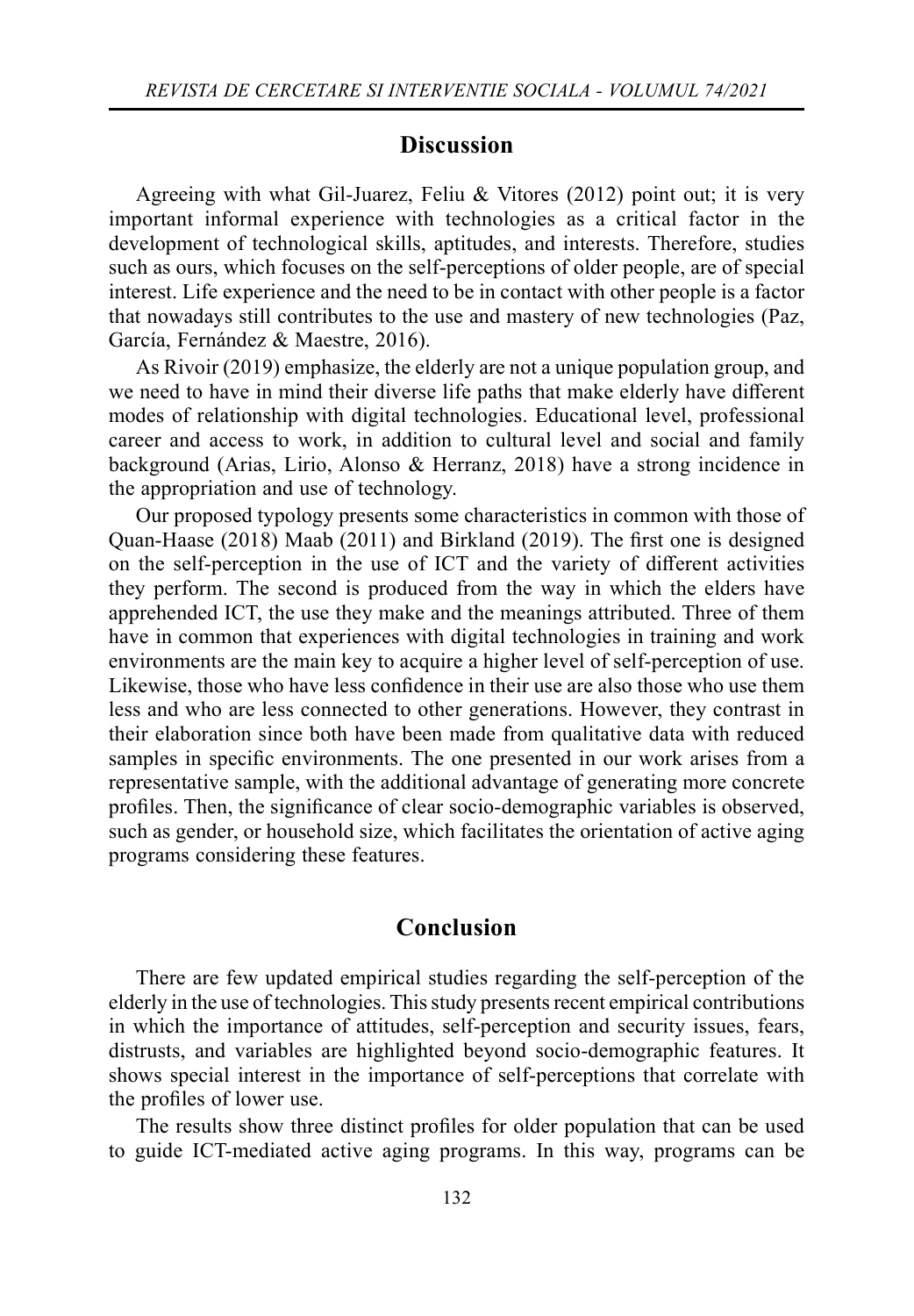modulated according to most specific audiences with their characteristics. The perceived ability and confidence in using different ICT tools has to be framed in the participant's biography. One of the basic issues to consider is what relates to ICT training, since the lower profiles are those who have attended training courses the most and, on the other hand, because most of them are not interested in attending this type of formal activities. On the other hand, previous skills and the possibility of close and informal learning produce more engage and interest in the participants. The challenge is to produce this informal context and spaces were elder people can critically learn ICT.

## *Recommendations*

In reference to the results and the ideas exposed in this paper the suggestions below were offered:

- New analysis on the uses and attitudes of older populations to assess the types of existing users and the potential of possible technological innovations for active aging.
- As the use and appropriation of technologies by the elderly is not homogeneous, it is necessary to adapt the actions developed in relation to technology and elderly according to different user profiles, with different realities, needs, interests and trajectories.
- Provide guidelines for practitioners that works with elderly about the knowledge, use and appropriation of technologies by elderly.
- Develop training programs tailored for the different profiles of elderly considering their trajectories and previous experiences.

## *References*

- Abad-Alcalá, L. (2014). Diseño de programas de e-inclusión para alfabetización mediática de personas mayores. Comunicar: Revista Científica de Comunicación y Educación, *21*(42), 173-180. DOI: 10.3916/C42-2014-17
- Alonso González, D., Sádaba Rodríguez, I., D'Antonio Maceiras, S. A.,& Díaz-Catalán, C. (2019). *Innovation and Active Aging in digital environment dataset*. DOI:10.5281/ zenodo.3742827
- Arias Fernández, E.., Lirio Castro, J., Alonso González, D., & Herranz Aguayo, I. (2018). Acceso y uso de las TIC de las mujeres mayores de la Europa comunitaria. Prisma Social: revista de investigación social, (21), 282-315.
- Bergström, A. (2017). Digital Equality and the Uptake of Digital Applications among Seniors of Different Age. *Nordicom Review*,  $38(s1)$ , 79-91. DOI:10.1515/nor-2017-0398
- Birkland, J. (2019). *Gerontechnology: Understanding Older Adult Information and Communication Technology Use*. Emerald Publishing.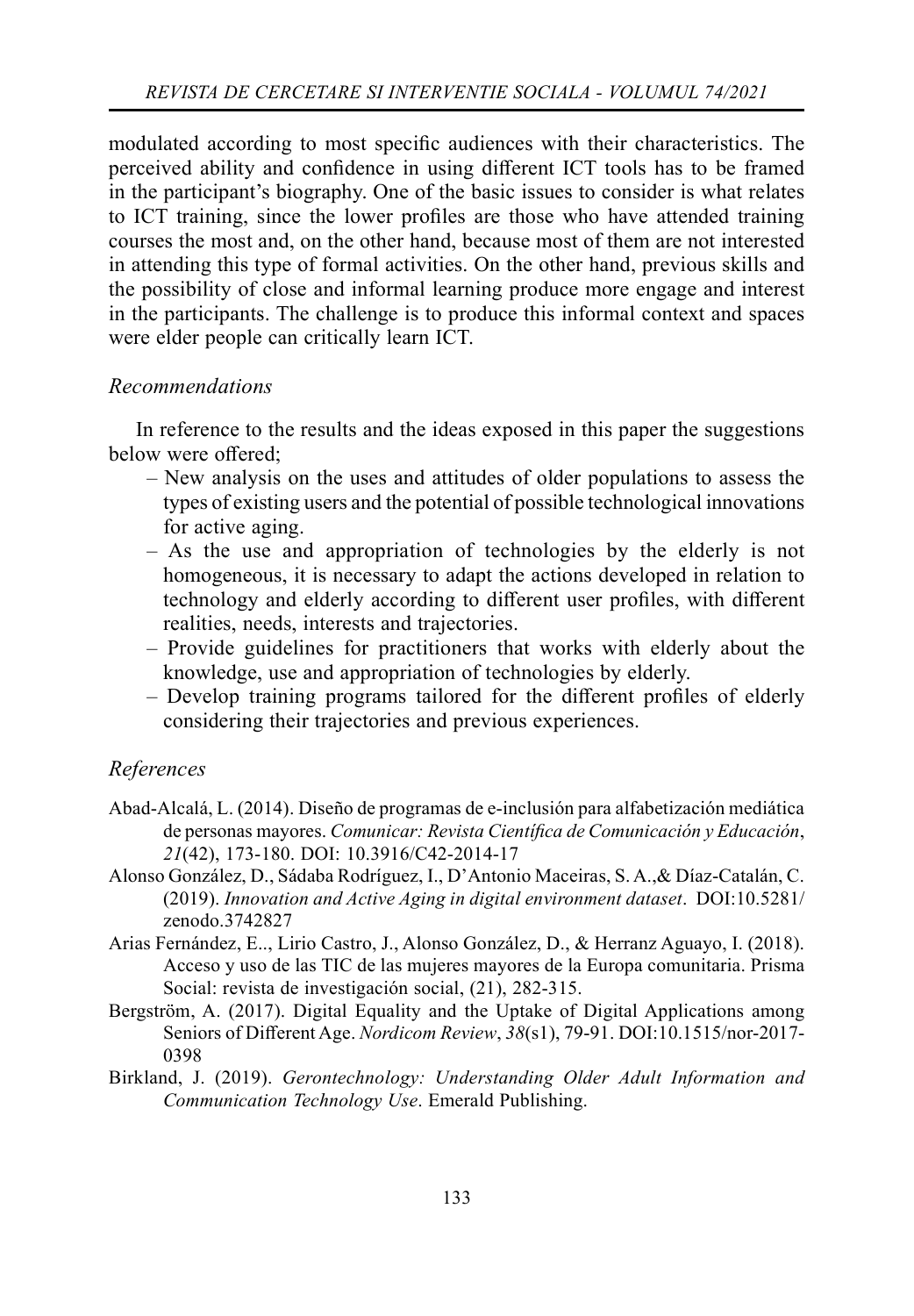- Boulton, E., Kneale, D., Stansfield, C., Heron, P., Hanratty, B., McMillan, D., ... & Todd, C. (2020). Rapid review of reviews: what remotely delivered interventions can reduce social isolation and loneliness among older adults. *London y Manchester, UK: EPPI-Centre y NIHR Older People and Frailty PRU*.
- Caspi, A., Daniel, M., & Kavé, G. (2019). Technology makes older adults feel older. *Aging y Mental Health*, *23*(8), 1025-1030. DOI:10.1080/13607863.2018.1479834
- Castleton, A., Cid, A., & Silva, D. (2020). 'For older folks like me, these things are over us…': The challenge of embedding tablet computers in everyday life within a geriatric hospital in Uruguay. *Educational Gerontology*, *46*(4), 167-181. DOI:10. 1080/03601277.2020.1720321
- Chai, X., & Kalyal, H. (2019). Cell Phone Use and Happiness Among Chinese Older Adults: Does Rural/Urban Residence Status Matter? *Research on Aging*, *41*(1), 85-109. DOI:10.1177/0164027518792662
- Chen, Y.-R. R., & Schulz, P. J.  $(2016)$ . The Effect of Information Communication Technology Interventions on Reducing Social Isolation in the Elderly: A Systematic Review. *Journal of Medical Internet Research*, *18*(1), e18. DOI:10.2196/jmir.4596
- Choi, E. Y., Kim, Y., Chipalo, E., & Lee, H. Y. (2020). Does Perceived Ageism Widen the Digital Divide? And Does It Vary by Gender? *The Gerontologist*, *60*(7), 1213-1223. DOI:10.1093/geront/gnaa066
- Colombo, F., Aroldi, P., & Carlo, S. (2015). Nuevos mayores, viejas brechas: TIC, desigualdad y bienestar en la tercera edad en Italia. *Comunicar*, *23*(45), 47-55. DOI:10.3916/C45-2015-05
- Cornejo, R., Tentori, M., & Favela, J. (2013). Enriching in-person encounters through social media: A study on family connectedness for the elderly. *International Journal of Human-Computer Studies*, *71*(9), 889-899. DOI:10.1016/j.ijhcs.2013.04.001
- de Veer, A. J. E., Peeters, J. M., Brabers, A. E., Schellevis, F. G., Rademakers, J. J. J., & Francke, A. L. (2015). Determinants of the intention to use e-Health by community dwelling older people. *BMC Health Services Research*, *15*. DOI:10.1186/s12913- 015-0765-8
- Dijk, J. A. G. M. van. (2012). The Evolution of the Digital Divide—The Digital Divide Turns to Inequality of Skills and Usage. *Digital Enlightenment Yearbook 2012*, 57- 78. https://research.utwente.nl/en/publications/the-evolution-of-the-digital-dividethe-digital-divide-turns-to-i
- Dijk, J. A. G. M. van. (2014). Impact: Why Digital Skills are the Key to the Information Society. En A. J. A. M. van Deursen y J. A. G. M. van Dijk (Eds.), *Digital Skills: Unlocking the Information Society*. Palgrave Macmillan US. DOI:10.1057/9781137437037
- DiMaggio, P., Hargittai, E., Celeste, C., & Shafer, S. (2004). From Unequal Access to Differentiated Use: A Literature Review and Agenda for Research on Digital Inequality. *Social Inequality*.
- Fox, G., & Connolly, R. (2018). Mobile health technology adoption across generations: Narrowing the digital divide. *Information Systems Journal*, *28*(6), 995-1019. DOI:10.1111/isj.12179
- Friemel, T. N. (2016). The digital divide has grown old: Determinants of a digital divide among seniors. *New Media y Society*, *18*(2), 313-331. DOI:10.1177/1461444814538648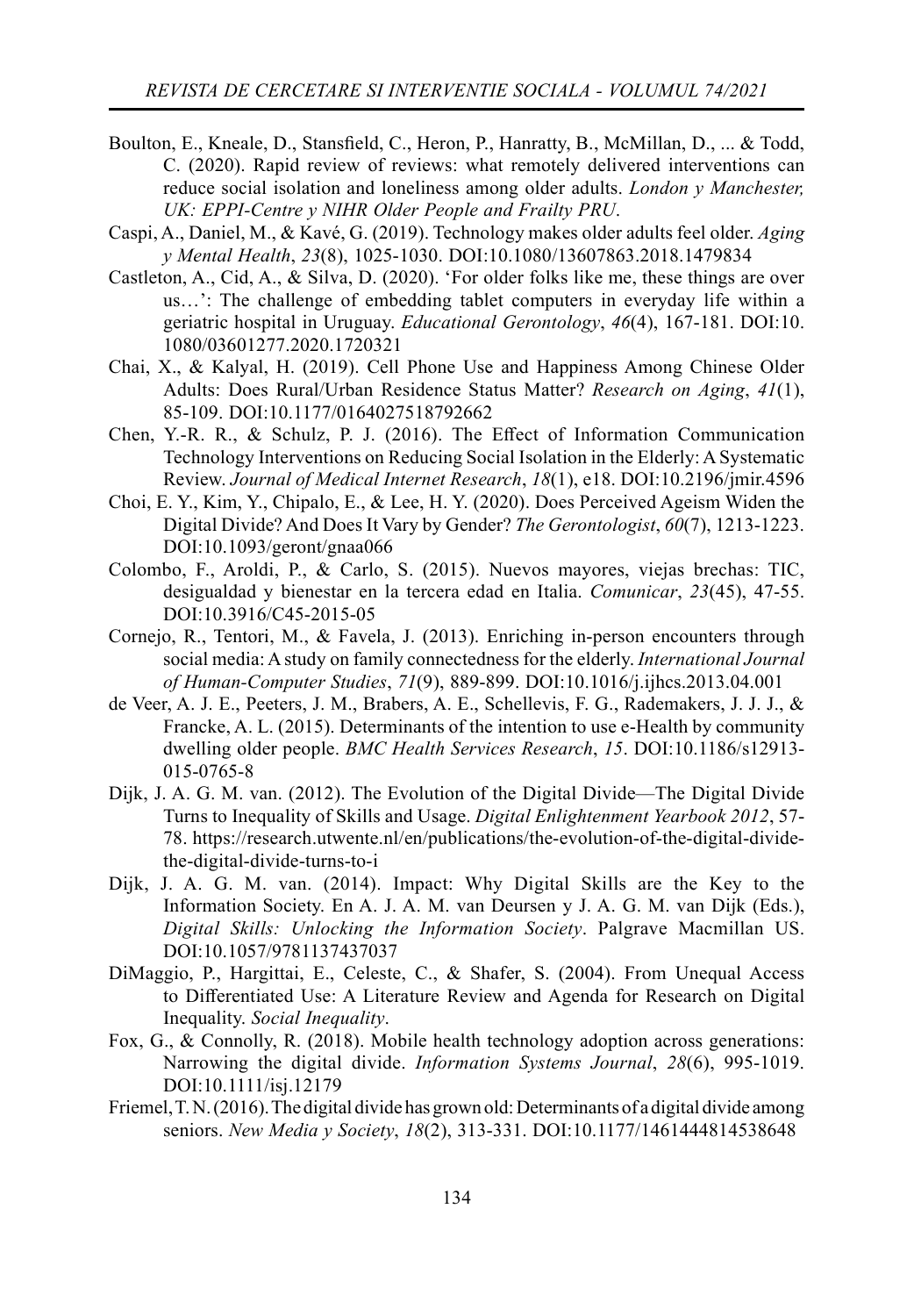- Gatti, F. M., Brivio, E., & Galimberti, C. (2017). "The future is ours too": A training process to enable the learning perception and increase self-efficacy in the use of tablets in the elderly. *Educational Gerontology*, *43*(4), 209-224. DOI:10.1080/03 601277.2017.1279952
- Gil-Juárez, A., Feliu, J., & Vitores, A. (2012). Género y TIC: en torno a la brecha digital de género. Athenea Digital. Revista de Pensamiento e Investigación Social, vol. 12, nº 3, 3-9.
- Hacker, J. , Vom Brocke, J. , Handali, J. , Otto, M. & JohannesSchneider, J. (2020) Virtually in this together – how web-conferencing systems enabled a new virtual togetherness during the COVID-19 crisis, European Journal of Information Systems, 29:5, 563- 584, DOI:10.1080/0960085X.2020.1814680
- Hsu, H.-C., & Chang, W.-C. (2015). Social connections and happiness among the elder population of Taiwan. *Aging y Mental Health*, *19*(12), 1131-1137. DOI:10.1080/1 3607863.2015.1004160
- Hunsaker, A., & Hargittai, E. (2018). A review of Internet use among older adults. *New Media y Society*, *20*(10), 3937-3954. DOI:10.1177/1461444818787348
- Hustad, E., Hansen, J., Skaiaa, A., & Vassilakopoulou, P. (2019). *Digital Inequalities: A Review of Contributing Factors and Measures for Crossing the Divide*. *LNCS-11701*, 505-519. DOI:10.1007/978-3-030-29374-1\_41
- Kadylak, T., Francis, J., Cotten, S. R., Rikard, R. V., LaRose, R., Makki, T. W., & Tsai, H. (2016). Extending the STAM: The role of habit in the acceptance of technology. *Gerontechnology*, *15(0)*, 39-39. DOI:10.4017/gt.2016.15.s.612.00
- Kadylak, T., Makki, T. W., Francis, J., Cotten, S. R., Rikard, R. V., & Sah, Y. J. (2018). Disrupted copresence: Older adults' views on mobile phone use during face-to-face interactions. *Mobile Media y Communication*, *6*(3), 331-349. DOI:10.1177/2050157918758129
- Kania-Lundholm, M. (2019). Slow Side of the Divide?: Older ICT Non- and Seldom-Users Discussing Social Acceleration and Social Change. *Digital Culture y Society*, *5*(1), 85-104. DOI:10.14361/dcs-2019-0106
- Knowles, B., & Hanson, V. L. (2018). The wisdom of older technology (non)users. *Communications of the ACM*, *61*(3), 72–77. DOI:10.1145/3179995
- Koh, Y.-S. (2016). A Exploratory Study on the Digital Aging Policies as Solutions for a Aging Society. *Journal of Digital Convergence*, *14*(11), 115-123. DOI:10.14400/ JDC.2016.14.11.115
- Loureiro, A., & Barbas, M. (2014). Active Ageing Enhancing Digital Literacies in Elderly Citizens. En P. Zaphiris y A. Ioannou (Eds.), *Learning and Collaboration Technologies. Technology-Rich Environments for Learning and Collaboration* (pp. 450-459). Springer International Publishing. DOI:10.1007/978-3-319-07485-6\_44
- Maaß, W. (2011). The elderly and the Internet: How senior citizens deal with online privacy. In Privacy online (pp. 235-249). Springer, Berlin, Heidelberg.
- McDonough, C. C. (2016). *The Effect of Ageism on the Digital Divide Among Older Adults*. DOI:10.24966/GGM-8662/100008
- Millward, P. (2003). The «grey digital divide»: Perception, exclusion and barriers of access to the Internet for older people. *First Monday*. DOI:10.5210/fm.v8i7.1066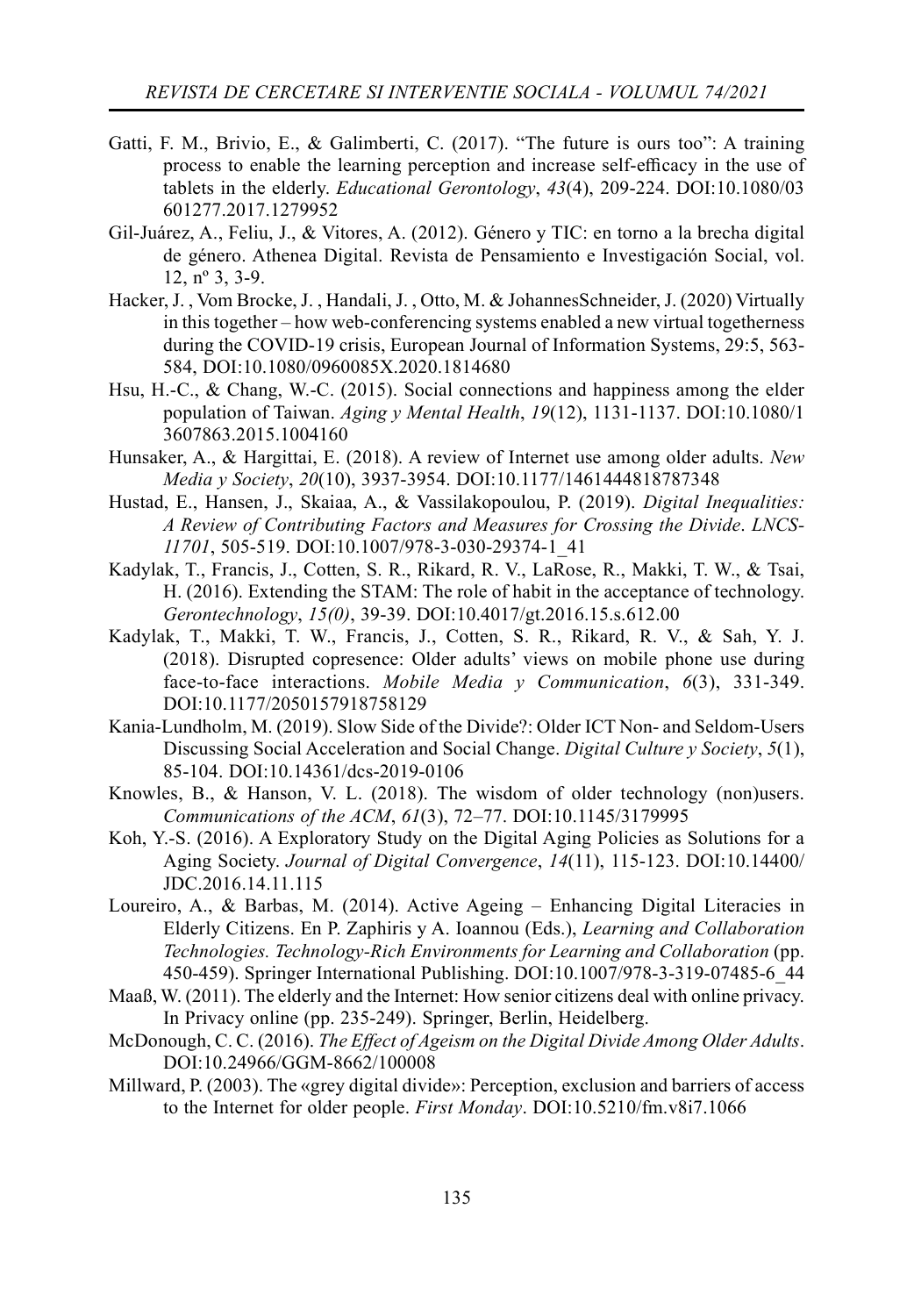- Mitzner, T. L., Boron, J. B., Fausset, C. B., Adams, A. E., Charness, N., Czaja, S. J., Dijkstra, K., Fisk, A. D., Rogers, W. A., & Sharit, J. (2010). Older Adults Talk Technology: Technology Usage and Attitudes. *Computers in human behavior*, *26*(6), 1710-1721. DOI:10.1016/j.chb.2010.06.020
- Neves, B., Waycott, J., & Malta, S. (2018). Old and afraid of new communication technologies? Reconceptualising and contesting the 'age-based digital divide'. *Journal of Sociology*, 144078331876611. DOI:10.1177/1440783318766119
- OECD. (2001). *Understanding the digital divide*. OECD. https://www.oecd.org/sti/1888451. pdf
- Paz, C. L., García, N., Fernández, J., & Maestre, G. (2016). El uso de las TIC en adultos mayores en Maracaibo (Venezuela). Opción, vol. 32, nº 12, 169-188.
- Peek, S. T. M., Wouters, E. J. M., van Hoof, J., Luijkx, K. G., Boeije, H. R., & Vrijhoef, H. J. M. (2014). Factors influencing acceptance of technology for aging in place: A systematic review. *International Journal of Medical Informatics*, *83*(4), 235-248. DOI:10.1016/j.ijmedinf.2014.01.004
- Peral-Peral, B., Arenas-Gaitán, J., & Villarejo-Ramos, Á.-F. (2015). De la brecha digital a la brecha psico-digital: Mayores y redes sociales. *Comunicar: Revista Científica de Comunicación y Educación*, *23*(45), 57-64. DOI:10.3916/C45-2015-06
- Pick, J., & Sarkar, A. (2016). Theories of the Digital Divide: Critical Comparison. *2016 49th Hawaii International Conference on System Sciences (HICSS)*, 3888-3897. DOI:10.1109/HICSS.2016.484
- Prensky, M. (2001). Digital Natives, Digital Immigrants Part 1. *On the Horizon*, *9*(5), 1-6. DOI:10.1108/10748120110424816
- Quan-Haase, A., Williams, C., Kicevski, M., Elueze, I., & Wellman, B. (2018). Dividing the Grey Divide: Deconstructing Myths About Older Adults' Online Activities, Skills, and Attitudes. *American Behavioral Scientist*, *62*(9), 1207-1228. DOI:10.1177/0002764218777572
- Ragnedda, M. (2017). *The Third Digital Divide: A Weberian Approach to Digital Inequalities*. Routledge. DOI:10.4324/9781315606002
- Ragnedda, M., & Muschert, G. W. (2017). *Theorizing digital divides*. Routledge.
- Rivoir, A. (2019). Personas mayores y tecnologías digitales. En A. L. Rivoir y M. J. Morales (Eds.), *Tecnologías digitales* (pp. 51-68). CLACSO; JSTOR. DOI:10.2307/j. ctvt6rmh6.6
- Román-García, S., Almansa-Martínez, A., & Cruz-Díaz, M.-R. (2016). Adultos y mayores frente a las TIC. La competencia mediática de los inmigrantes digitales. *Comunicar: Revista Científica de Comunicación y Educación, 24(49), 101-110. DOI:10.3916/* C49-2016-10
- Sánchez-Valle, M., Abad, M. V., & Llorente-Barroso, C. (2017). Empowering the Elderly and Promoting Active Ageing Through the Internet: The Benefit of e-inclusion Programmes. In Safe at Home with Assistive Technology (pp. 95-108). Springer, Cham.
- Selwyn, N. (2016). Reconsidering Political and Popular Understandings of the Digital Divide: *New Media y Society*. DOI:10.1177/1461444804042519
- Sixsmith, A., & Gutman, G. (Eds.). (2013). *Technologies for Active Aging*. Springer US. DOI:10.1007/978-1-4419-8348-0